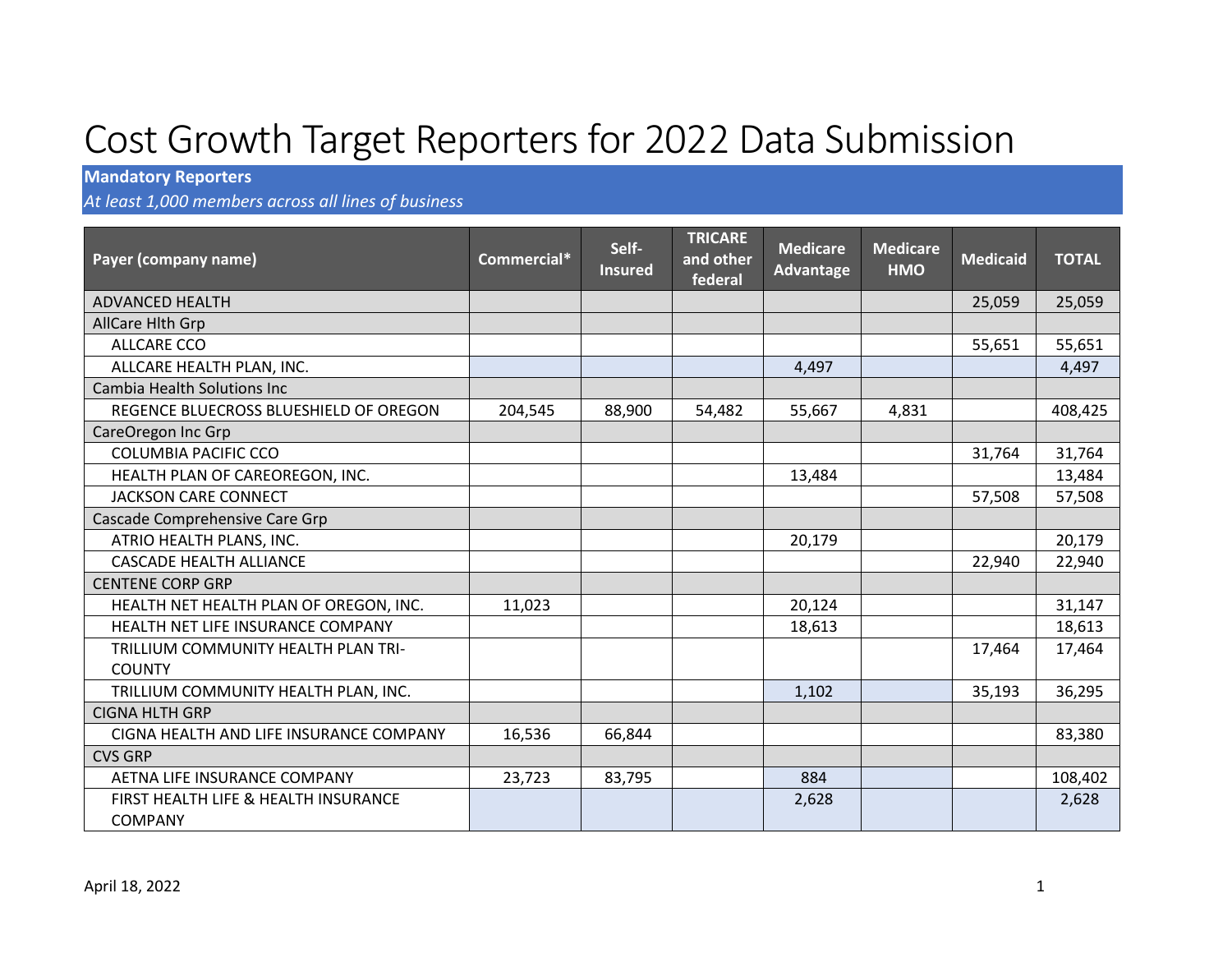| Payer (company name)                                    | Commercial* | Self-<br><b>Insured</b> | <b>TRICARE</b><br>and other<br>federal | <b>Medicare</b><br><b>Advantage</b> | <b>Medicare</b><br><b>HMO</b> | <b>Medicaid</b> | <b>TOTAL</b> |
|---------------------------------------------------------|-------------|-------------------------|----------------------------------------|-------------------------------------|-------------------------------|-----------------|--------------|
| <b>HCSC GRP</b>                                         |             |                         |                                        |                                     |                               |                 |              |
| HEALTH CARE SERVICE CORPORATION                         | 5,686       | 42,102                  |                                        |                                     |                               |                 | 47,788       |
| HEALTH SHARE OF OREGON                                  |             |                         |                                        |                                     |                               | 389,634         | 389,634      |
| <b>KAISER FOUNDATION GRP</b>                            |             |                         |                                        |                                     |                               |                 |              |
| KAISER FOUNDATION HEALTH PLAN OF THE                    | 333,165     |                         | 7,403                                  | 71,389                              | 5,049                         |                 | 417,006      |
| <b>NORTHWEST</b>                                        |             |                         |                                        |                                     |                               |                 |              |
| <b>Medicaid FFS</b>                                     |             |                         |                                        |                                     |                               | 117,112         | 117,112      |
| Oregon Dental Serv Grp                                  |             |                         |                                        |                                     |                               |                 |              |
| <b>EASTERN OREGON CCO</b>                               |             |                         |                                        |                                     |                               | 63,504          | 63,504       |
| MODA HEALTH PLAN, INC.                                  | 153,555     | 74,738                  |                                        | 6,341                               |                               |                 | 234,634      |
| SUMMIT HEALTH PLAN, INC.                                |             |                         |                                        | 1,686                               |                               |                 | 1,686        |
| PacificSource Hlth Plan Grp                             |             |                         |                                        |                                     |                               |                 |              |
| PACIFICSOURCE CENTRAL                                   |             |                         |                                        |                                     |                               | 64,343          | 64,343       |
| PACIFICSOURCE COMMUNITY HEALTH PLANS                    |             |                         |                                        | 1,053                               | 18,717                        |                 | 19,770       |
| PACIFICSOURCE GORGE                                     |             |                         |                                        |                                     |                               | 14,993          | 14,993       |
| PACIFICSOURCE HEALTH PLANS                              | 97,257      | 45,279                  |                                        |                                     |                               |                 | 142,536      |
| PACIFICSOURCE LANE                                      |             |                         |                                        |                                     |                               | 76,649          | 76,649       |
| PACIFICSOURCE MARION POLK                               |             |                         |                                        |                                     |                               | 123,236         | 123,236      |
| Providence Hlth Grp                                     |             |                         |                                        |                                     |                               |                 |              |
| PROVIDENCE HEALTH ASSURANCE                             |             |                         |                                        | 59,083                              |                               |                 | 59,083       |
| PROVIDENCE HEALTH PLAN                                  | 157,982     | 162,725                 |                                        |                                     |                               |                 | 320,707      |
| Samaritan Hlth Serv Grp                                 |             |                         |                                        |                                     |                               |                 |              |
| INTERCOMMUNITY HEALTH NETWORK                           |             |                         |                                        |                                     |                               | 70,931          | 70,931       |
| SAMARITAN HEALTH PLANS, INC.                            | 2,256       |                         |                                        | 5,645                               |                               |                 | 7,901        |
| UMPQUA HEALTH ALLIANCE                                  |             |                         |                                        |                                     |                               | 33,059          | 33,059       |
| <b>UNITEDHEALTH GRP</b>                                 |             |                         |                                        |                                     |                               |                 |              |
| UNITEDHEALTHCARE INSURANCE COMPANY                      | 43,489      |                         |                                        | 33,049                              |                               |                 | 76,538       |
| UNITEDHEALTHCARE INSURANCE COMPANY OF<br><b>AMERICA</b> |             |                         |                                        | 3,742                               |                               |                 | 3,742        |
| UNITEDHEALTHCARE OF OREGON, INC.                        | 249         |                         |                                        | 58,024                              |                               |                 | 58,273       |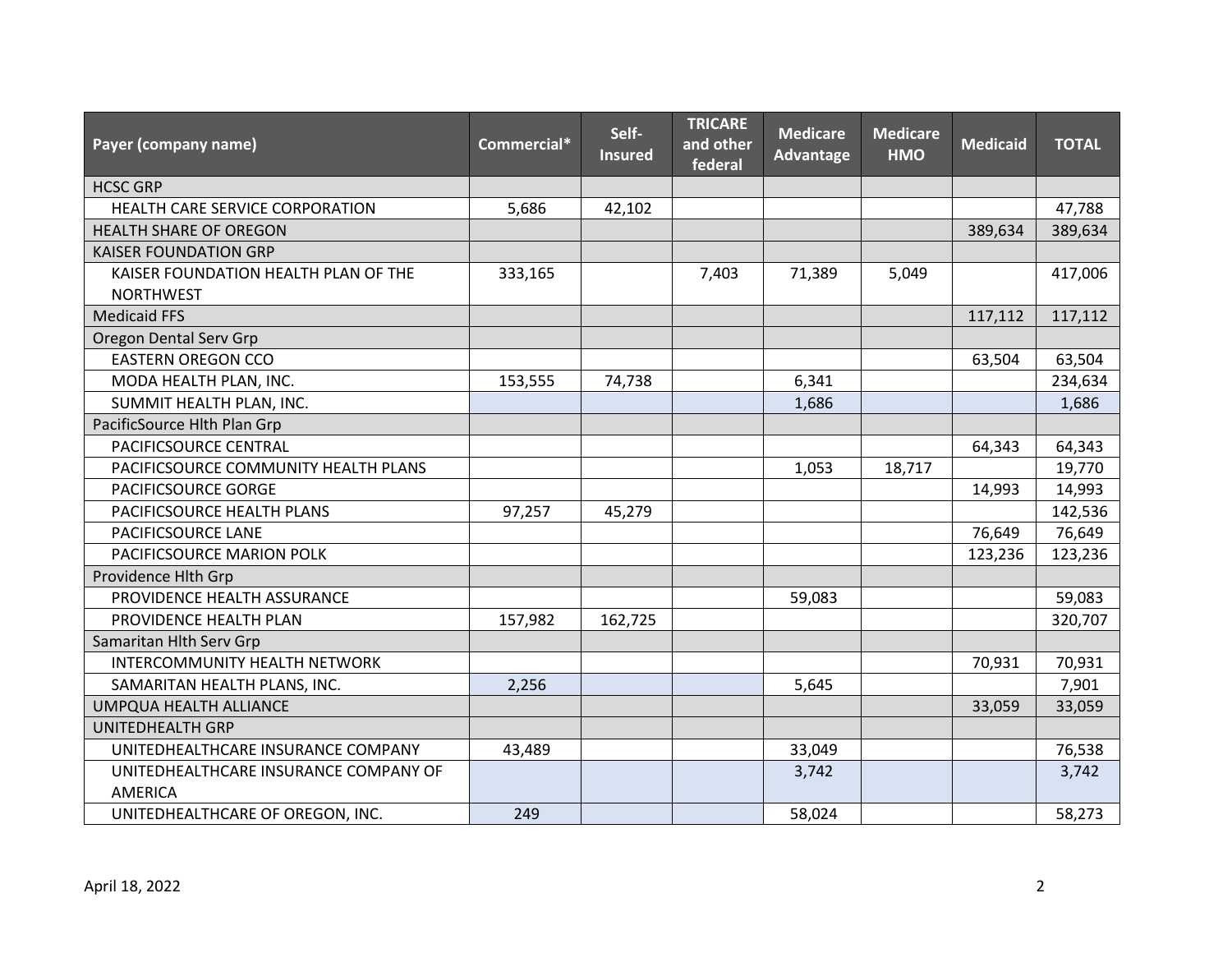| Payer (company name)   | Commercial* | Self-<br><b>Insured</b> | <b>TRICARE</b><br>and other<br><b>\federal\</b> | <b>Medicare</b><br><b>Advantage</b> | <b>Medicare</b><br><b>HMO</b> | Medicaid <sup>®</sup> | <b>TOTAL</b> |
|------------------------|-------------|-------------------------|-------------------------------------------------|-------------------------------------|-------------------------------|-----------------------|--------------|
| YAMHILL COMMUNITY CARE |             |                         |                                                 |                                     |                               | 31,515                | 31,515       |

Payers with cells highlighted in light blue have less than 5,000 covered across all markets or for one specific market (Medicaid, Medicare, Commercial). They would not be identified individually in any public reporting for the highlighted market(s) at the payer level. Their data will be reported in aggregate at the state and market level only.

\*Commercial market includes the individual market and the small group market, both on and off exchange, the large group market, short-term plans, as well as student plans and associations, trusts, and MEWAs (multiple employer trusts).